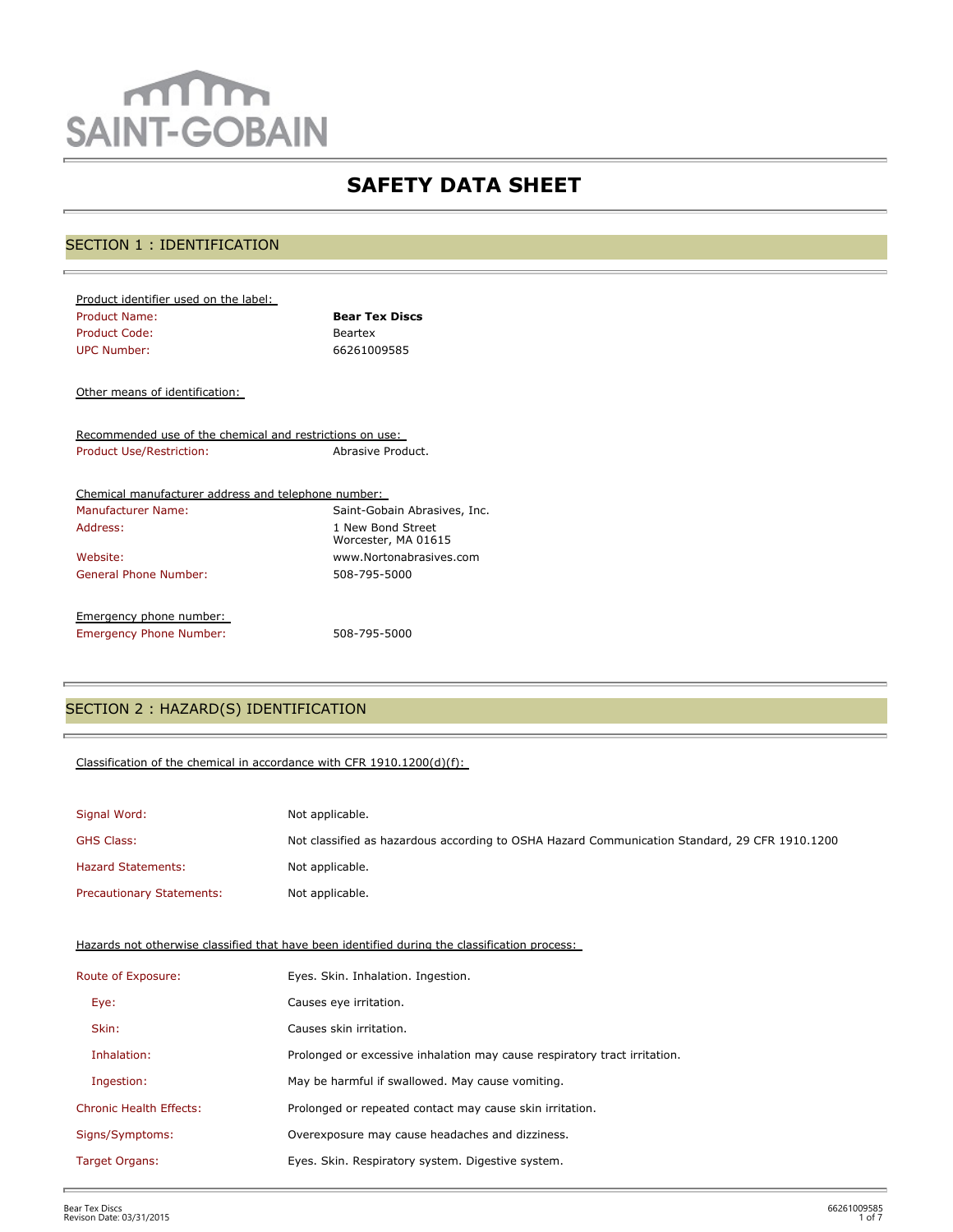## SECTION 3 : COMPOSITION/INFORMATION ON INGREDIENTS

#### Mixtures:

| <b>Chemical Name</b>             | CAS#           | <b>Ingredient Percent</b> | EC Num.   |
|----------------------------------|----------------|---------------------------|-----------|
| Talc, Magnesium silicate hydrate | 14807-96-6     | $1 - 5$ by weight         | 238-877-9 |
| Epoxy resin                      | 25068-38-6     | $1 - 5$ by weight         |           |
| Carbon Black Pigment             | 1333-86-4      | $1 - 5$ by weight         |           |
| Polyurethane resin               | 67700-43-0     | $10 - 30$ by weight       |           |
| Silicon carbide                  | $409 - 21 - 2$ | 30 - 60 by weight         | 206-991-8 |
| Nylon                            | No Data        | $5 - 10$ by weight        |           |

#### SECTION 4 : FIRST AID MEASURES

#### Description of necessary measures:

| Eye Contact:         | Immediately flush eyes with plenty of water for at least 15 to 20 minutes. Ensure adequate flushing of the<br>eyes by separating the eyelids with fingers. Remove contacts if present and easy to do. Continue rinsing.<br>Get medical attention, if irritation or symptoms of overexposure persists. |
|----------------------|-------------------------------------------------------------------------------------------------------------------------------------------------------------------------------------------------------------------------------------------------------------------------------------------------------|
| <b>Skin Contact:</b> | Immediately wash skin with soap and plenty of water.<br>Get medical attention if irritation develops or persists.                                                                                                                                                                                     |
| Inhalation:          | If inhaled, remove to fresh air. If not breathing, give artificial respiration or give oxygen by trained<br>personnel. Seek immediate medical attention.                                                                                                                                              |
| Ingestion:           | If swallowed, do NOT induce vomiting. Call a physician or poison control center immediately. Never give<br>anything by mouth to an unconscious person.                                                                                                                                                |

#### Most important symptoms/effects, acute and delayed:

Other First Aid: Not applicable.

#### Indication of immediate medical attention and special treatment needed:

Note to Physicians: Not applicable.

## SECTION 5 : FIRE FIGHTING MEASURES

Suitable and unsuitable extinguishing media:

Suitable Extinguishing Media: Use alcohol resistant foam, carbon dioxide, dry chemical, or water fog or spray when fighting fires involving this material.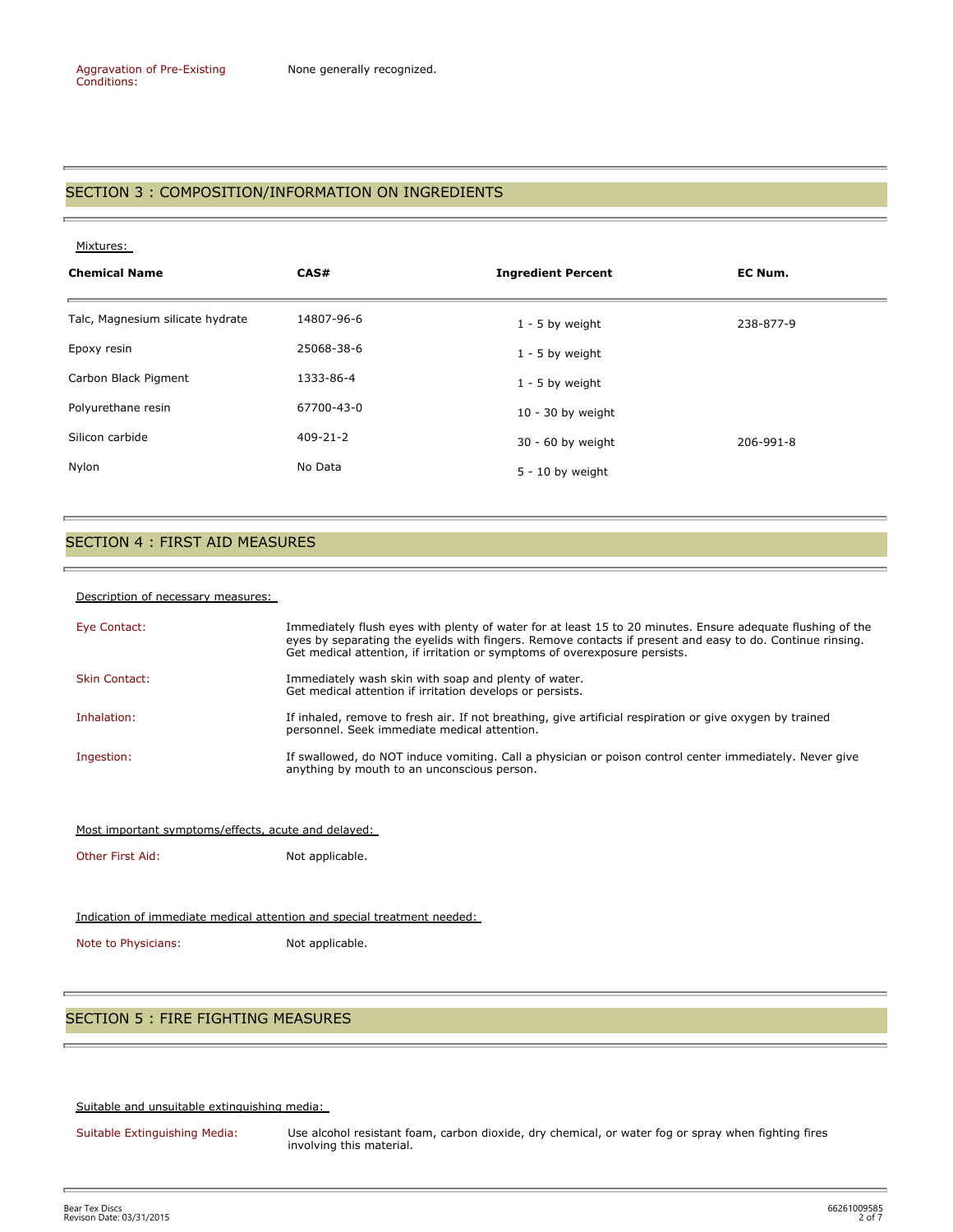|  |  | Specific hazards arising from the chemical: |
|--|--|---------------------------------------------|
|  |  |                                             |

| <b>Hazardous Combustion</b><br>Byproducts: | Not applicable. |  |
|--------------------------------------------|-----------------|--|
| Unusual Fire Hazards:                      | Not applicable. |  |

Special protective equipment and precautions for fire-fighters:

Protective Equipment: As in any fire, wear Self-Contained Breathing Apparatus (SCBA), MSHA/NIOSH (approved or equivalent) and full protective gear. Fire Fighting Instructions: Not applicable. **NFPA Ratings:** NFPA Health: 1 NFPA Flammability: 1 NFPA Reactivity: 0 1 0

#### SECTION 6 : ACCIDENTAL RELEASE MEASURES

|                                                        | Personal precautions, protective equipment and emergency procedures:                                                                                                                                                                         |
|--------------------------------------------------------|----------------------------------------------------------------------------------------------------------------------------------------------------------------------------------------------------------------------------------------------|
| <b>Personal Precautions:</b>                           | Evacuate area and keep unnecessary and unprotected personnel from entering the spill area. Use proper<br>personal protective equipment as listed in Section 8.                                                                               |
| Environmental precautions:                             |                                                                                                                                                                                                                                              |
| <b>Environmental Precautions:</b>                      | Avoid runoff into storm sewers, ditches, and waterways.                                                                                                                                                                                      |
| Methods and materials for containment and cleaning up: |                                                                                                                                                                                                                                              |
| <b>Spill Cleanup Measures:</b>                         | Not applicable.                                                                                                                                                                                                                              |
| Methods and materials for containment and cleaning up: |                                                                                                                                                                                                                                              |
| Methods for containment:                               | Contain spills with an inert absorbent material such as soil or sand. Prevent from spreading by covering,<br>diking or other means. Provide ventilation.                                                                                     |
| Methods for cleanup:                                   | Clean up spills immediately observing precautions in the protective equipment section. Place into a<br>suitable container for disposal. Provide ventilation. After removal, flush spill area with soap and water to<br>remove trace residue. |
| Reference to other sections:                           |                                                                                                                                                                                                                                              |
| <b>Other Precautions:</b>                              | Not applicable.                                                                                                                                                                                                                              |

## SECTION 7 : HANDLING and STORAGE

| Precautions for safe handling:                                |                                                                                                                                                                             |
|---------------------------------------------------------------|-----------------------------------------------------------------------------------------------------------------------------------------------------------------------------|
| Handling:                                                     | Use with adequate ventilation. Avoid breathing vapor and contact with eyes, skin and clothing.                                                                              |
| <b>Hygiene Practices:</b>                                     | Wash thoroughly after handling. Avoid contact with eyes and skin. Avoid inhaling vapor or mist.                                                                             |
| Conditions for safe storage, including any incompatibilities: |                                                                                                                                                                             |
| Storage:                                                      | Store in a cool, dry, well ventilated area away from sources of heat, combustible materials, and<br>incompatible substances. Keep container tightly closed when not in use. |

Ē.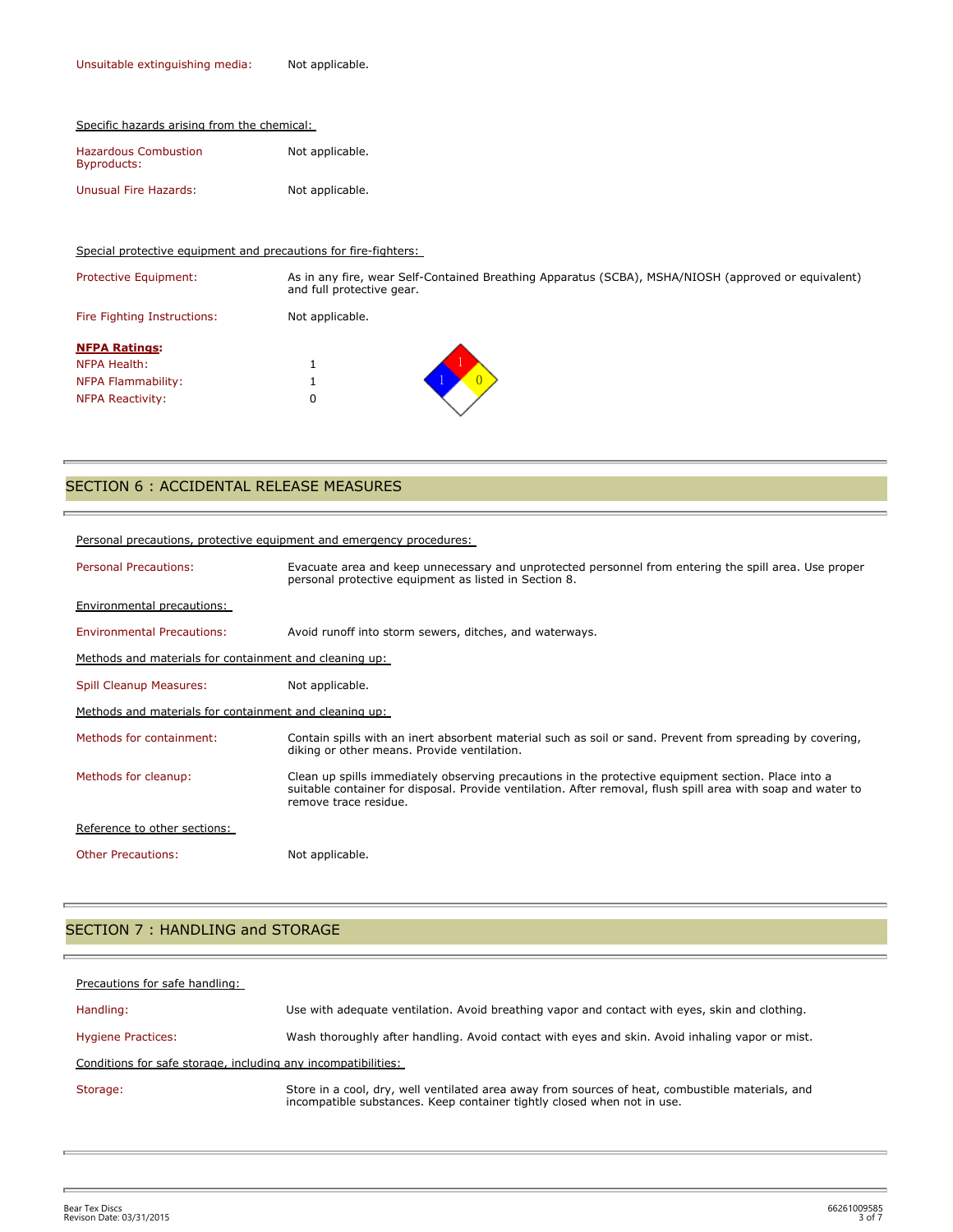| Ingredient                          | <b>Guideline OSHA</b>                                                                             | <b>Guideline ACGIH</b>                                                                                                                                         | <b>Quebec Canada</b>                                | <b>Ontario Canada</b>                                                                                                                                                                                                       | Alberta Canada                              |
|-------------------------------------|---------------------------------------------------------------------------------------------------|----------------------------------------------------------------------------------------------------------------------------------------------------------------|-----------------------------------------------------|-----------------------------------------------------------------------------------------------------------------------------------------------------------------------------------------------------------------------------|---------------------------------------------|
| Talc, Magnesium<br>silicate hydrate | PEL-TWA: 20 mppcf                                                                                 | TLV-TWA: $2 \text{ mg/m}$ 3<br>Respirable fraction (R)<br>TLV-TWA: $1 \text{ mg/m}$ 3<br>Respirable fraction (R)                                               | VEMP-TWA: 3 mg/m3<br>Respirable fraction (R)        | OEL-TWAEV: 2 f/cc<br>Respirable fraction (R)                                                                                                                                                                                | OEL-TWA: 2 mg/m3<br>Respirable fraction (R) |
| Silicon carbide                     | PEL-TWA: 15 mg/m3<br>Total particulate/dust<br>(T)<br>PEL-TWA: 5 mg/m3<br>Respirable fraction (R) | TLV-TWA: $10 \text{ mg/m}$ 3<br>Inhalable fraction (I)<br>TLV-TWA: $3 \text{ mg/m}$<br>Respirable fraction (R)<br>TLV-TWA: 0.1 f/cc<br>Respirable fraction (R) | VEMP-TWA: 10<br>mg/m3 Total<br>particulate/dust (T) | <b>OEL-TWAEV: 10</b><br>mg/m3 Total<br>particulate/dust (T)<br>OEL-TWAEV: 3 mg/m3<br>Respirable fraction (R)<br><b>OEL-TWAEV: 10</b><br>mg/m3 Inhalable<br>fraction $(I)$<br>OEL-TWAEV: 0.1 f/cc<br>Respirable fraction (R) | OEL-TWA: 10 mg/m3                           |
| Ingredient                          | <b>Mexico</b>                                                                                     | <b>British Columbia</b><br>Canada                                                                                                                              |                                                     |                                                                                                                                                                                                                             |                                             |
| Talc, Magnesium<br>silicate hydrate | $LMPE-PPT: 2 mg/m3$<br>Respirable fraction (R)                                                    | OEL-TWA: 2 mg/m3<br>Respirable fraction (R)                                                                                                                    |                                                     |                                                                                                                                                                                                                             |                                             |
| Silicon carbide                     | LMPE-PPT: $10 \text{ mg/m}$ 3<br>LMPE-CT: 20 mg/m3                                                | OEL-TWA: 10 mg/m3<br>Inhalable fraction (I)<br>OEL-TWA: 3 mg/m3<br>Respirable fraction (R)<br>OEL-TWA: 0.1 f/cc<br>Respirable fraction (R)                     |                                                     |                                                                                                                                                                                                                             |                                             |

#### EXPOSURE GUIDELINES:

## Appropriate engineering controls:

| <b>Engineering Controls:</b>        | Use appropriate engineering control such as process enclosures, local exhaust ventilation, or other<br>engineering controls to control airborne levels below recommended exposure limits. Good general<br>ventilation should be sufficient to control airborne levels. Where such systems are not effective wear<br>suitable personal protective equipment, which performs satisfactorily and meets OSHA or other<br>recognized standards. Consult with local procedures for selection, training, inspection and maintenance of<br>the personal protective equipment. |
|-------------------------------------|-----------------------------------------------------------------------------------------------------------------------------------------------------------------------------------------------------------------------------------------------------------------------------------------------------------------------------------------------------------------------------------------------------------------------------------------------------------------------------------------------------------------------------------------------------------------------|
| Individual protection measures:     |                                                                                                                                                                                                                                                                                                                                                                                                                                                                                                                                                                       |
| Eye/Face Protection:                | Wear appropriate protective glasses or splash goggles as described by 29 CFR 1910.133, OSHA eye and<br>face protection regulation, or the European standard EN 166.                                                                                                                                                                                                                                                                                                                                                                                                   |
| <b>Skin Protection Description:</b> | Chemical-resistant gloves and chemical goggles, face-shield and synthetic apron or coveralls should be<br>used to prevent contact with eyes, skin or clothing.                                                                                                                                                                                                                                                                                                                                                                                                        |
| <b>Respiratory Protection:</b>      | A NIOSH approved air-purifying respirator with an organic vapor cartridge or canister may be permissible<br>under certain circumstances where airborne concentrations are expected to exceed exposure limits.<br>Protection provided by air purifying respirators is limited. Use a positive pressure air supplied respirator if<br>there is any potential for an uncontrolled release, exposure levels are not known, or any other<br>circumstances where air purifying respirators may not provide adequate protection.                                             |
| <b>Other Protective:</b>            | Facilities storing or utilizing this material should be equipped with an eyewash facility and a safety shower.                                                                                                                                                                                                                                                                                                                                                                                                                                                        |
| PPE Pictograms:                     |                                                                                                                                                                                                                                                                                                                                                                                                                                                                                                                                                                       |

## SECTION 9 : PHYSICAL and CHEMICAL PROPERTIES

#### PHYSICAL AND CHEMICAL PROPERTIES:

| Physical State Appearance: | Solid article.  |
|----------------------------|-----------------|
| Color:                     | Not determined. |
| Odor:                      | Odorless.       |
| Odor Threshold:            | Not determined. |
| <b>Boiling Point:</b>      | Not determined. |
| Melting Point:             | Not determined. |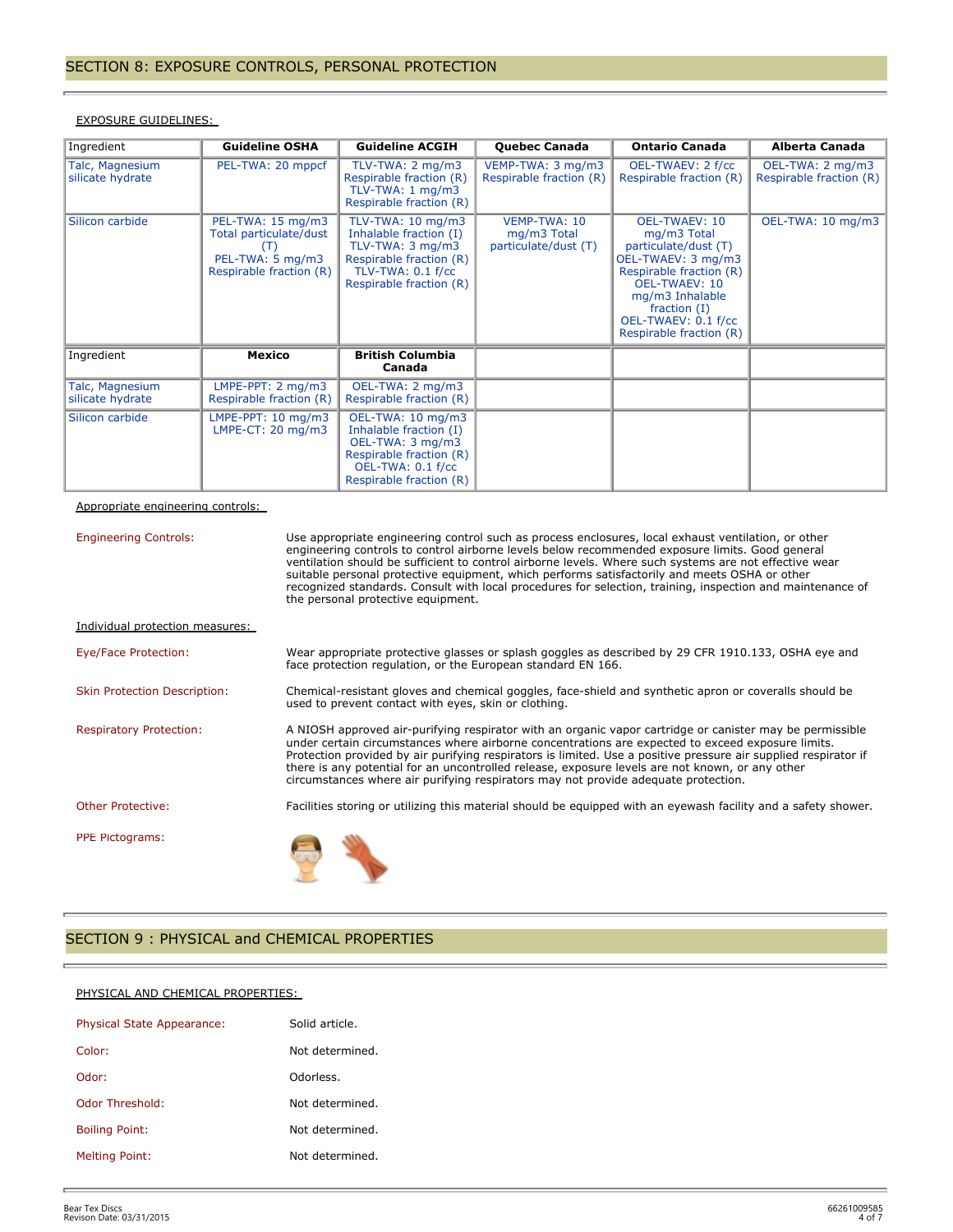| Density:                                  | Not determined.                                                                |
|-------------------------------------------|--------------------------------------------------------------------------------|
| Solubility:                               | Not determined.                                                                |
| Vapor Density:                            | Not determined.                                                                |
| Vapor Pressure:                           | Not determined.                                                                |
| <b>Evaporation Rate:</b>                  | Not determined.                                                                |
| pH:                                       | Not determined.                                                                |
| Viscosity:                                | Not determined.                                                                |
| Coefficient of Water/Oil<br>Distribution: | Not determined.                                                                |
| Flammability:                             | Not determined.                                                                |
| Flash Point:                              | None.                                                                          |
| Lower Flammable/Explosive Limit:          | Not applicable.                                                                |
| Upper Flammable/Explosive Limit:          | Not applicable.                                                                |
| Auto Ignition Temperature:                | Not applicable.                                                                |
| <b>Explosive Properties:</b>              | Excessive dust accumulation could present a potential combustible dust hazard. |
| <b>VOC Content:</b>                       | Not determined.                                                                |

## SECTION 10 : STABILITY and REACTIVITY

| Reactivity:                            |                                                                                     |
|----------------------------------------|-------------------------------------------------------------------------------------|
| Reactivity:                            | Not applicable.                                                                     |
| Chemical Stability:                    |                                                                                     |
| <b>Chemical Stability:</b>             | Stable under normal temperatures and pressures.                                     |
| Possibility of hazardous reactions:    |                                                                                     |
| Hazardous Polymerization:              | Not reported.                                                                       |
| Conditions To Avoid:                   |                                                                                     |
| <b>Conditions to Avoid:</b>            | Heat, flames, incompatible materials, and freezing or temperatures below 32 deg. F. |
| Incompatible Materials:                |                                                                                     |
| Incompatible Materials:                | Oxidizing agents. Strong acids and alkalis.                                         |
| Hazardous Decomposition Products:      |                                                                                     |
| <b>Special Decomposition Products:</b> | Not applicable.                                                                     |

## SECTION 11 : TOXICOLOGICAL INFORMATION

#### TOXICOLOGICAL INFORMATION:

p.

Acute Toxicity: This product has not been tested for its toxicity.

| <b>Carcinogens:</b><br>__ |             |               |             |             |            |  |
|---------------------------|-------------|---------------|-------------|-------------|------------|--|
|                           | <b>CGIH</b> | <b>NITOCU</b> | <b>DSHA</b> | <b>IARC</b> | <b>NTP</b> |  |
|                           |             |               |             |             |            |  |

#### **Talc, Magnesium silicate hydrate :**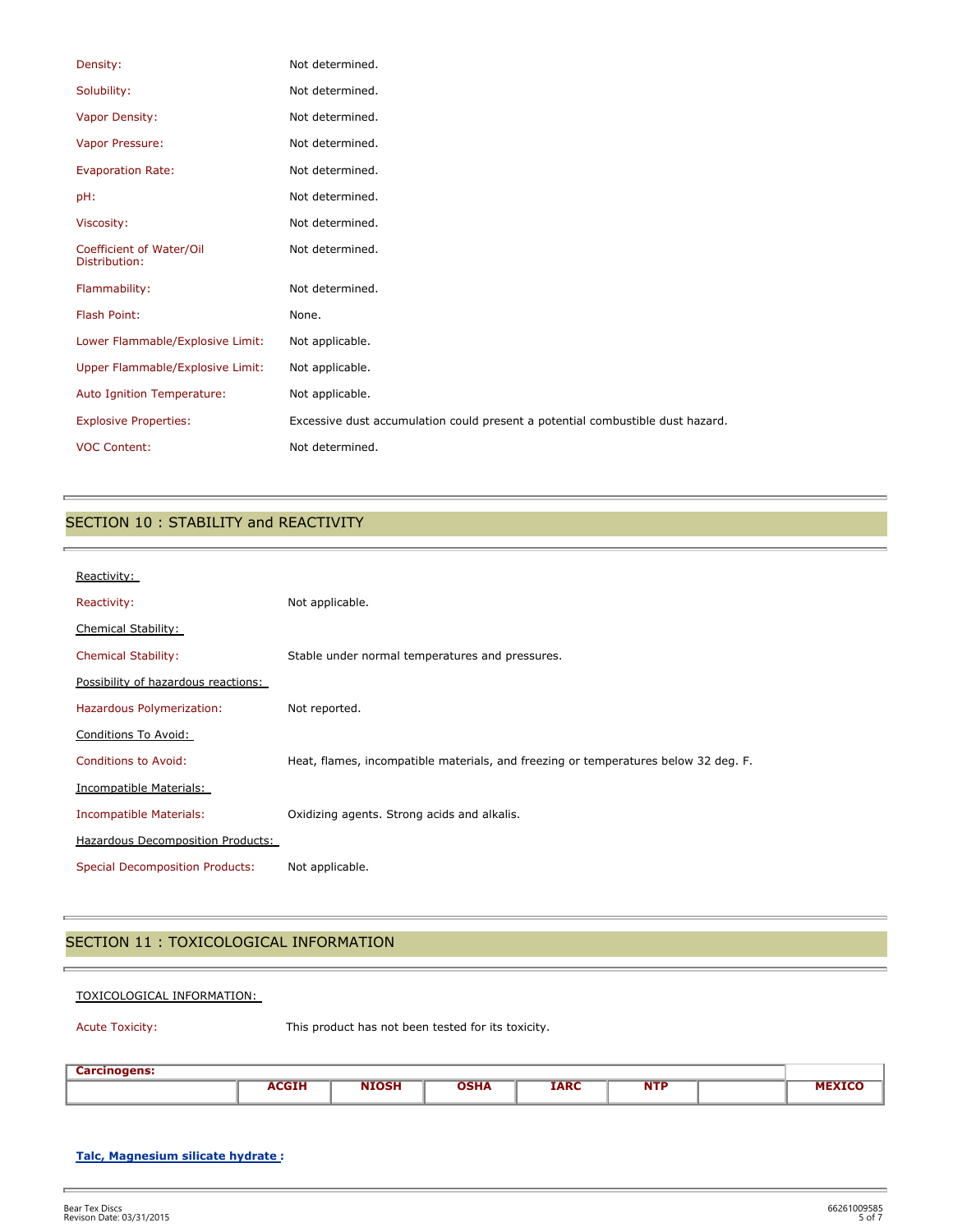| <b>RTECS Number:</b>         | WW2710000                                                                                                                                                                                                                                                                                                                                                                                                                  |
|------------------------------|----------------------------------------------------------------------------------------------------------------------------------------------------------------------------------------------------------------------------------------------------------------------------------------------------------------------------------------------------------------------------------------------------------------------------|
| <b>Epoxy resin:</b>          |                                                                                                                                                                                                                                                                                                                                                                                                                            |
| <b>RTECS Number:</b>         | SL6475000                                                                                                                                                                                                                                                                                                                                                                                                                  |
| Eye:                         | Eye - Rabbit Standard Draize test.: 100 mg [mild] (RTECS)                                                                                                                                                                                                                                                                                                                                                                  |
| Ingestion:                   | Oral - Rat LD50 : 11400 mg/kg [Behavioral - Somnolence (general depressed activity) Lungs, Thorax, or<br>Respiration - Dyspnea Nutritional and Gross Metabolic - Weight loss or decreased weight gain]<br>Oral - Mouse LD50 : 15600 mg/kg [Behavioral - Somnolence (general depressed activity) Lungs, Thorax,<br>or Respiration - Dyspnea Nutritional and Gross Metabolic - Weight loss or decreased weight gain] (RTECS) |
| <b>Carbon Black Pigment:</b> |                                                                                                                                                                                                                                                                                                                                                                                                                            |
| <b>RTECS Number:</b>         | FF5800000                                                                                                                                                                                                                                                                                                                                                                                                                  |
| <b>Silicon carbide:</b>      |                                                                                                                                                                                                                                                                                                                                                                                                                            |
| <b>RTECS Number:</b>         | VW0450000                                                                                                                                                                                                                                                                                                                                                                                                                  |
| Inhalation:                  | No Data                                                                                                                                                                                                                                                                                                                                                                                                                    |
|                              |                                                                                                                                                                                                                                                                                                                                                                                                                            |

## SECTION 12 : ECOLOGICAL INFORMATION

#### Ecotoxicity:

Ecotoxicity: Please contact the phone number or address of the manufacturer listed in Section 1 for information on ecotoxicity.

#### SECTION 13 : DISPOSAL CONSIDERATIONS

#### Description of waste:

Waste Disposal: Consult with the US EPA Guidelines listed in 40 CFR Part 261.3 for the classifications of hazardous waste prior to disposal. Furthermore, consult with your state and local waste requirements or guidelines, if applicable, to ensure compliance. Arrange disposal in accordance to the EPA and/or state and local guidelines.

#### SECTION 14 : TRANSPORT INFORMATION

| UN number:                    | Not requlated as hazardous material for transportation. |
|-------------------------------|---------------------------------------------------------|
| UN proper shipping name:      | Not regulated as hazardous material for transportation. |
| Transport hazard class(es):   | Not regulated as hazardous material for transportation. |
| Packing group:                | Not regulated as hazardous material for transportation. |
| Environmental hazards:        | Not regulated as hazardous material for transportation. |
| Special precautions for user: | Not regulated as hazardous material for transportation. |

#### SECTION 15 : REGULATORY INFORMATION